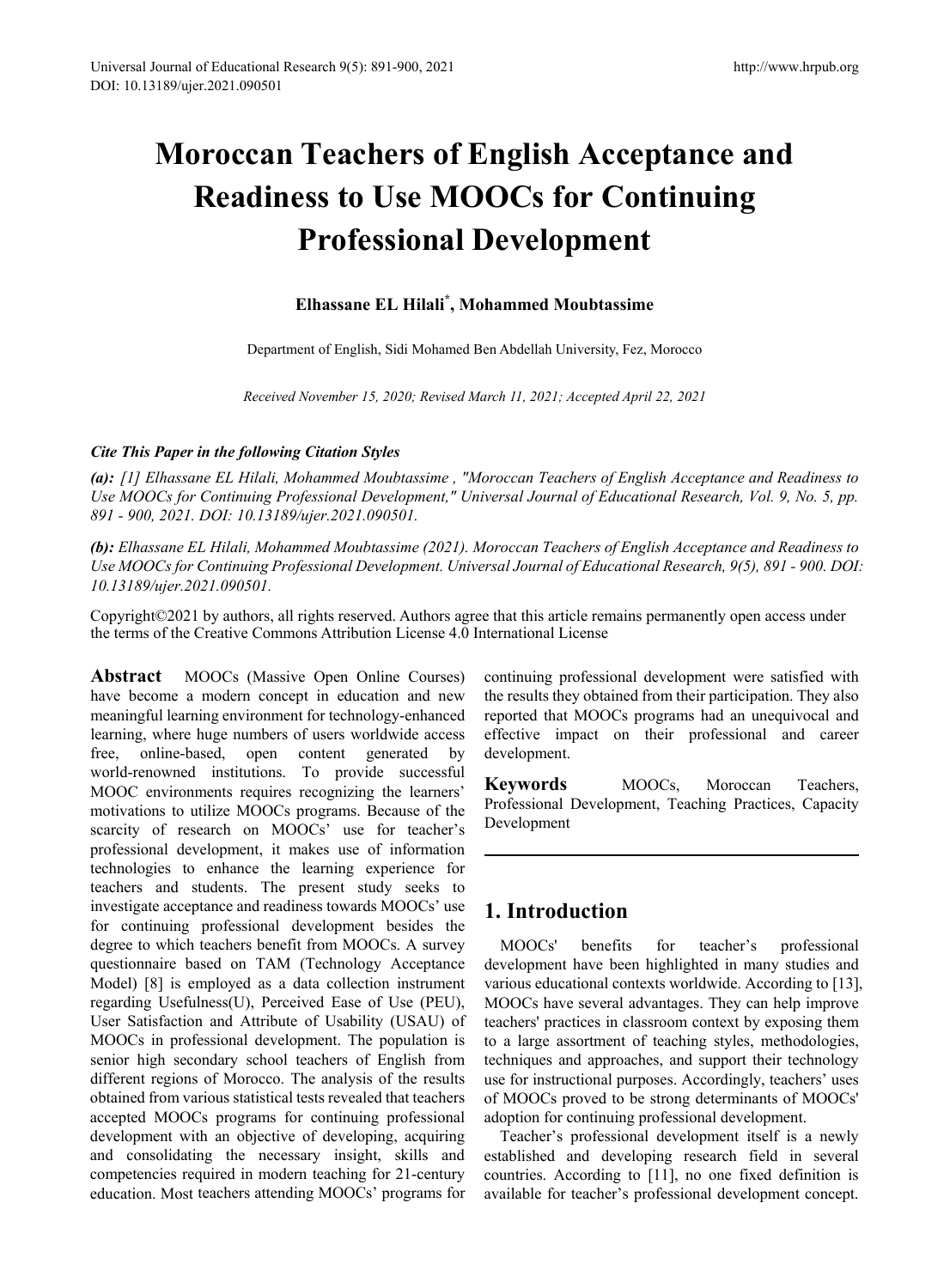Yet, for consistency, clarity and simplicity, teachers' continuing professional development throughout this current research paper designates learning and training opportunities that help teachers of English grow professionally through MOOCs' use. Likewise, the Moroccan NCET (National Charter of Education and Training) emphasized the significance of teacher's professional development:

Education staffs at every level of education receive two categories of training:

- Short training sessions to uplift the skills are needed in the teaching field. These sessions last for thirty hours, divided accurately during the whole school year.
- In-depth retraining sessions at least once every three years.

All the training sessions will be scheduled in consonance with the leading-edge theories and effective practices in education. The insights and views of the parties involved in the Moroccan educational system ought to be considered. Cooperatively with the experts in the relevant fields of study, parents should bring forth suggestions by following the main goals and principles of the Moroccan educational system.

The trainings are to be hosted in nearby centers and make use of all sorts of equipment available with the suitable time management." (Trans.mine)[3]

Many various studies highlighted the momentousness of MOOCs programs in teacher's professional development. For instance, the United States' Department of Education, in regard to continuing professional development, reported that 97% of teachers took part in many professional development trainings which have to do with teaching over the last 12 months [2]. Similarly, the NSDC (National Staff Development Council) reported that 92% of teachers joined some professional development forms over the last 12 months. Still, only 31% participated in traditional professional development occasions like taking courses at university [6].

The support given to MOOCs programs for continuing professional development is clearly seen from the way providers of these MOOCs have changed their strategy of providing traditional learning only to even providing blended-learning opportunities and career development or, in other terms, lifelong learning. Another study by [10] showed that more than 83% of MOOCs participants hitherto have a two or four-year post-secondary degree, which explains that the participant teachers in this current paper have already been using MOOCs to expand their learning above and beyond existing degrees. Such a study divulges that MOOCs programs have transformed traditional education and opened new horizons regarding teacher's professional growth. Therefore, this current paper seeks to introduce plan principles that will, surely, allow MOOCs to turn into a practical tool to offer cost-effective,

high-quality opportunities of professional development for Moroccan teachers of English.

#### **1.1. Aims of the Study**

This paper attempted to investigate any relationship existing between MOOCs' use and teachers of English' professional development. To put it differently, the current paper tries to probe the main role of MOOCs programs in teacher's continuing professional development through investigating Moroccan teachers' acceptance and preparedness to use those courses.

To reach this goal, the paper strived to respond to the following research questions:

- a) How do personal characteristics affect teachers' willingness and preparedness to adopt and use MOOCs for continuing professional development?
- b) How can TAM framework be utilised to explain teachers' acceptance of MOOCs programs for professional development?

#### **1.2. Significance of the Study**

MOOCs for teacher's professional development are new pathways in the Moroccan educational system since they encourage technology use inside and out the classroom. Consequently, such kind of professional development training and learning becomes a significant experience to explore both regarding utility and practicality. Besides, and since most teachers are not well-informed about and familiar with technology use for pedagogical purposes, MOOCs proved significant to be helpful and useful programs for professional growth regarding this domain.

## **2. Review of Literature**

Recently, a growing interest has been noticed in teacher's continuing professional development worldwide through MOOCs' use. As a recent online education mode in the distance learning field, MOOCs allowed many people to learn, share, discuss, and access a broad-spectrum of courses they are interested in wherever they are [21]. Moreover, MOOCs have successfully attracted many learners from different educational and cultural backgrounds based on certain motivations towards the course selected [14]. They offer many alternatives to keep teachers updated about new pedagogies, approaches and the mastery of technology use for instruction in classrooms. For teachers of foreign languages, the merits of MOOCs' use are countless. They can help them save learning resources, improve sharing and scheduling capacity of educational learning resources, arrange teaching time and improve their teaching efficiency [9]. According to [12], not only MOOCs help in offering site-based learning, but they also provide teachers with self-directed and autonomous professional development.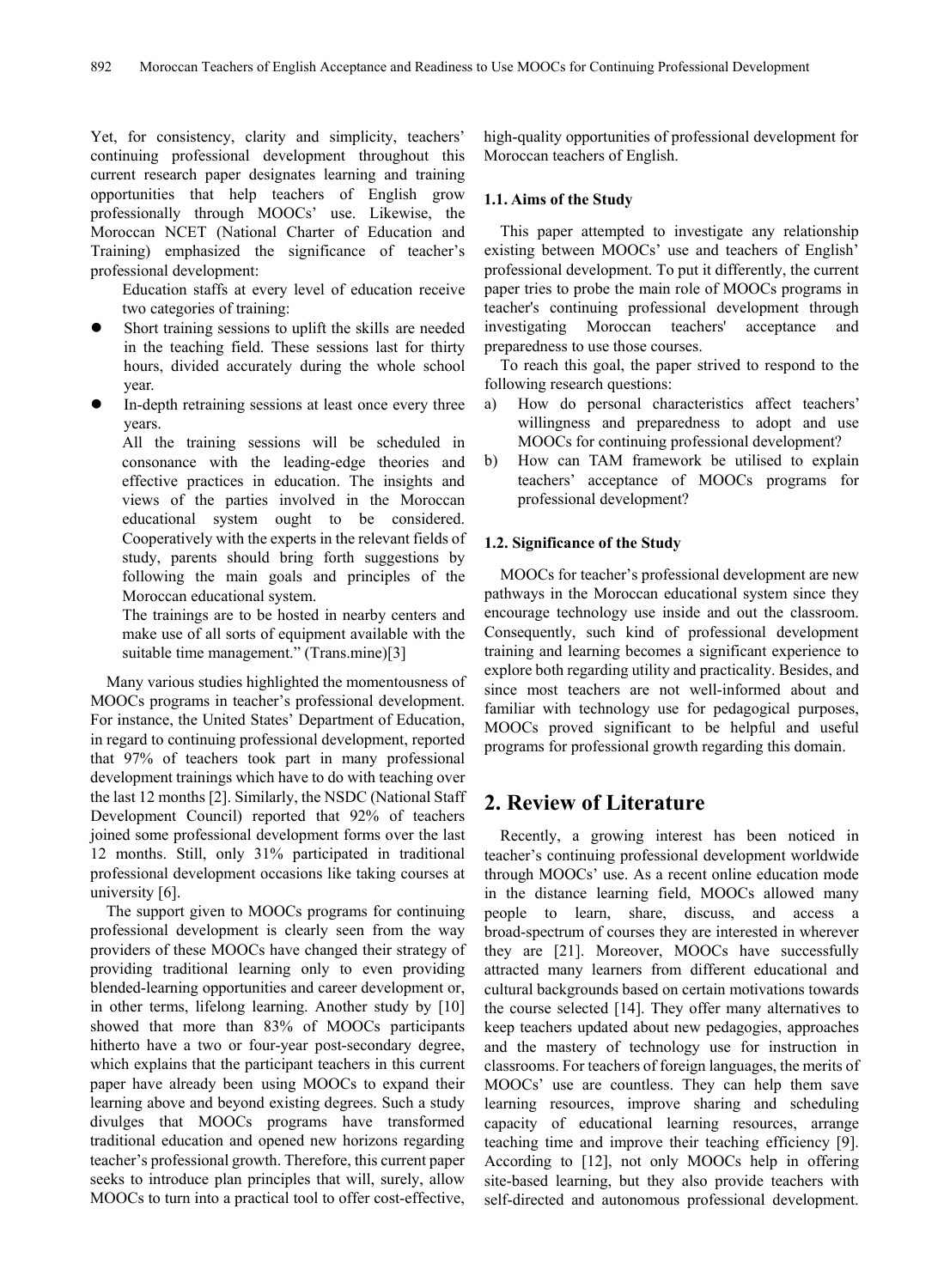Following this thought, MOOCs can remarkably change and alter teachers' perceptions and attitudes as regards professional development via capacity and skills development [17]. For [23], MOOCs have "a promising future in its application to teacher professional development, and it will promote the reform on teacher education to some extent. Teacher professional development is always guided by national policies. Therefore, supportive policies are the base and presupposition for the application of MOOC to teacher professional development".

The increase of interest among teachers in taking MOOCs for continuing professional development emanates from a set of essential characteristics related to MOOCs namely openness and gratuitousness. The latter two terms refer to and describe how teachers face the charges and time-related problems regarding professional development journeys [16]. As an effect of their openness, gratuitousness, design, and construction, participant teachers can easily get involved in a rich, motivating learning experience, and free and open environment. Accordingly, the link between MOOCs and continuing professional development may be explained in consonance with a win-win situation where teachers learn, and technology is used [15].

There have been many research studies that discussed the issues of adopting and uptaking technology in education, especially for teacher's professional development. These cover studies that have a relation with the effects of teachers' training [5], levels of resources [4], teachers' pedagogies and practices [19], and teachers' attitudes [20]. Many, among these studies, have explained that despite teachers' training programs, the opportunities of professional development besides the increase of technology resources, there has been unsatisfactory slow technology uptake and adoption at schools by most of teachers worldwide. This slow technology adoption in schools at large and for professional development, particularly, comes out of different internal and external factors, such as resistance to change, negative attitude toward technology and technology use, inadequate resources, lack of experience and skill in technology use, and above all absence of readiness and desire in adopting and utilising technology for professional growth. These factors have been identified in many research studies as strong determinants in adopting and utilising technology on account of the influence they have on teachers' decision in using technology for instruction or technology for personal professional growth.

For the purpose of investigating the impact that these factors have on teachers' adoption and MOOCs' use for professional development, the TAM is utilised as a theoretical framework to guide and inform the paper's thesis and also to underpin the knowledge base of the phenomenon under investigation. [7] proposed this model to elucidate the potential user's behavioral

willingness to use technological innovation, and also explains the individual's preparedness and acceptance steaming from a technology form. TAM (Technology Adoption Model) is mainly gleaned from the TRA (Theory of Reasoned Action), a psychological theory that seeks to explain behaviors and, at the same time, attitudes. Similarly, the PBT (Planned Behavior Theory), in which it adopts a cognitive approach to explain behaviors that pinpoint individuals' attitudes, motivations, and beliefs, was part and parcel of this study's theoretical framework. At its beginning, TAM involved two primary constructs: Perceived Usefulness and Perceived Ease of Use, that are derived as well from Bandura's Self Efficacy Theory [1], which defines perceived ease of use as « the judgments of how well one can execute courses of action required to deal with prospective situation» and from [18] research paper which explains complexity (described as ease of use) as « the degree to which an innovation is perceived as relatively difficult to understand and use». Figure 1 below explains clearly the relationship existing between the different constructs inherent in the framework of TAM used for this current study.



**Figure 1.** Technology Adoption Model (Davis, 1989)

## **3. Research Methodology**

The current paper was designed with an objective to explore Moroccan teachers of English acceptance and preparedness to adopt MOOCs for their journeys of continuing professional growth. It employed a quantitative method by using many data collection tools such as Google forms, Facebook and WhatsApp groups, and online groups of practice. The present paper adopted the theoretical framework of TAM [8] to guide and orient this research. The populations targeted are senior high secondary school teachers of English working in public schools dispersed across twelve administrative regions all over Morocco. The participants number reached 312, grouped as 90 females and 222 males.

### **4. Findings and Discussions**

Continuing Teacher's Professional Development (CTPD)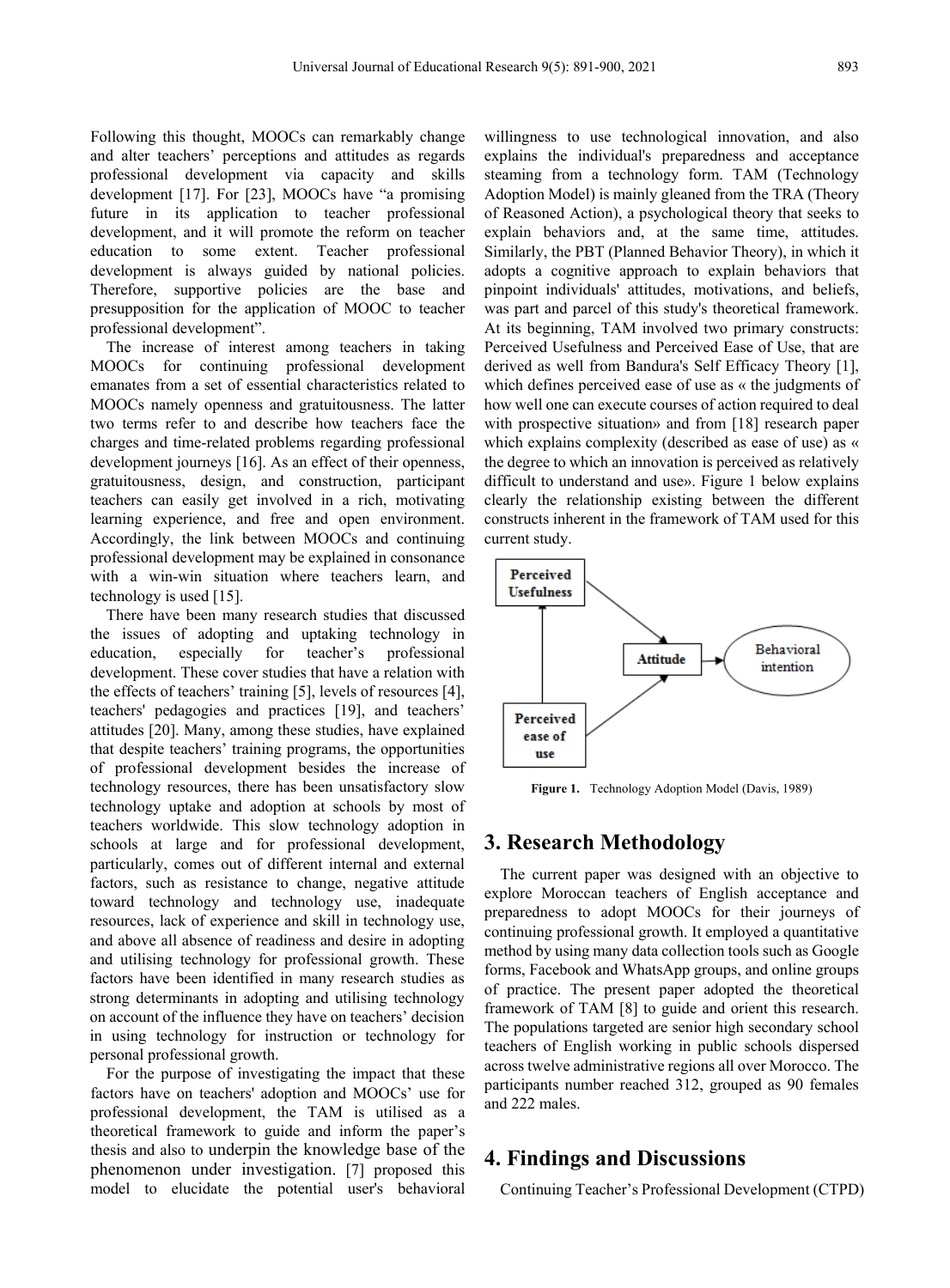has nowadays become one among the major policy priorities within the educational systems worldwide. But keeping teachers up-to-date, professionally, and offering them opportunities for professional development on a regular basis is the biggest challenge. MOOCs programs can, notably, be the unique solution and possibility to obverse the traditional methods of professional development that have been received by teachers in teachers' training centers. This optimism assumes that MOOCs' use can facilitate mass training of teachers in conformity with their convenience, availability and ease. In addition, MOOCs-based trainings are easy to take on and adapt to diverse cultures, languages and educational contexts. Concordantly, and by considering these hypotheses, MOOCs' uses for Moroccan teachers of English' continuing professional growth is explored as regards a batch of determinant variables like gender, age, teaching experience and region of work.

#### **4.1. Research Question 1 #**

How do personal characteristics affect teachers' willingness and preparedness to utilize and adopt MOOCs programs for their professional development?

4.1.1. MOOCs' use for teacher's professional development based on gender

|       |        | Frequency | Percent | Valid<br>Percent | Cumulative<br>Percent |
|-------|--------|-----------|---------|------------------|-----------------------|
|       | Male   | 222       | 71,2    | 71,2             | 71,2                  |
| Valid | Female | 90        | 28,8    | 28,8             | 100,0                 |
|       | Total  | 312       | 100,0   | 100,0            |                       |

**Table 1.** MOOCs' use based on gender



**Figure 2.** MOOCs' use based on gender

Examining MOOCs' use for teacher's continuing professional development in regard to gender revealed significant variations between males and females. Females' participation reached 90, while males reached 222. This indicates that MOOCs' use for teacher's continuing professional development is male-dominated and oriented experience. This is probably due to several reasons related to cultural and social constraints such as female working conditions, home responsibilities technophobia. Table 1 and Figure 2 clarify the distribution of MOOCs' use for teacher's continuing professional development based on gender.

The findings obtained from descriptive statistics regarding MOOCs' use for teacher's professional development in regard to gender reached significance as well in inferential statistics. One-Way analysis of variance method was utilised to analyze differences among the two groups of teachers at the professional development level.

As evidenced in Table 2 below, mean differences between the two groups were statistically significant since the sig value reached high significance  $[F(29, 282) = 6, 442]$ p< .0005]; therefore, a post-hoc Tukey test was performed to determine which group showed differences from the other group.

**Table 2.** One-Way ANOVA: MOOCs' use for professional development based on gender

| Gender            |                   |     |                |       |      |  |  |  |  |
|-------------------|-------------------|-----|----------------|-------|------|--|--|--|--|
|                   | Sum of<br>Squares | Df  | Mean<br>Square | F     | Sig. |  |  |  |  |
| Between<br>Groups | 25,517            | 29  | ,880           | 6,442 | ,000 |  |  |  |  |
| Within<br>Groups  | 38,521            | 282 | ,137           |       |      |  |  |  |  |
| Total             | 64,038            | 311 |                |       |      |  |  |  |  |

4.1.2. MOOCs' use for teacher's professional development based on age

To probe the differences existing between respondents regarding MOOCs' use for teacher's professional development based on age, descriptive statistics were utilized first (see Table 3 below). MOOCs' uses for continuing professional development based on age indicated significant variations in which different-age groups differ from one another in keeping with the recurrence of MOOCs' use and usage. Age group 2 (31-40 years old) scored the highest while the fourth age group (Over 50 years old) scored the lowest. This indicates that age is a consequential variable that affects MOOCs' uses by teachers for continuing professional development. Table 4 and Figure 3 below explain clearly the difference in the recurrence of MOOCs' uses by teachers for continuing professional development based on age.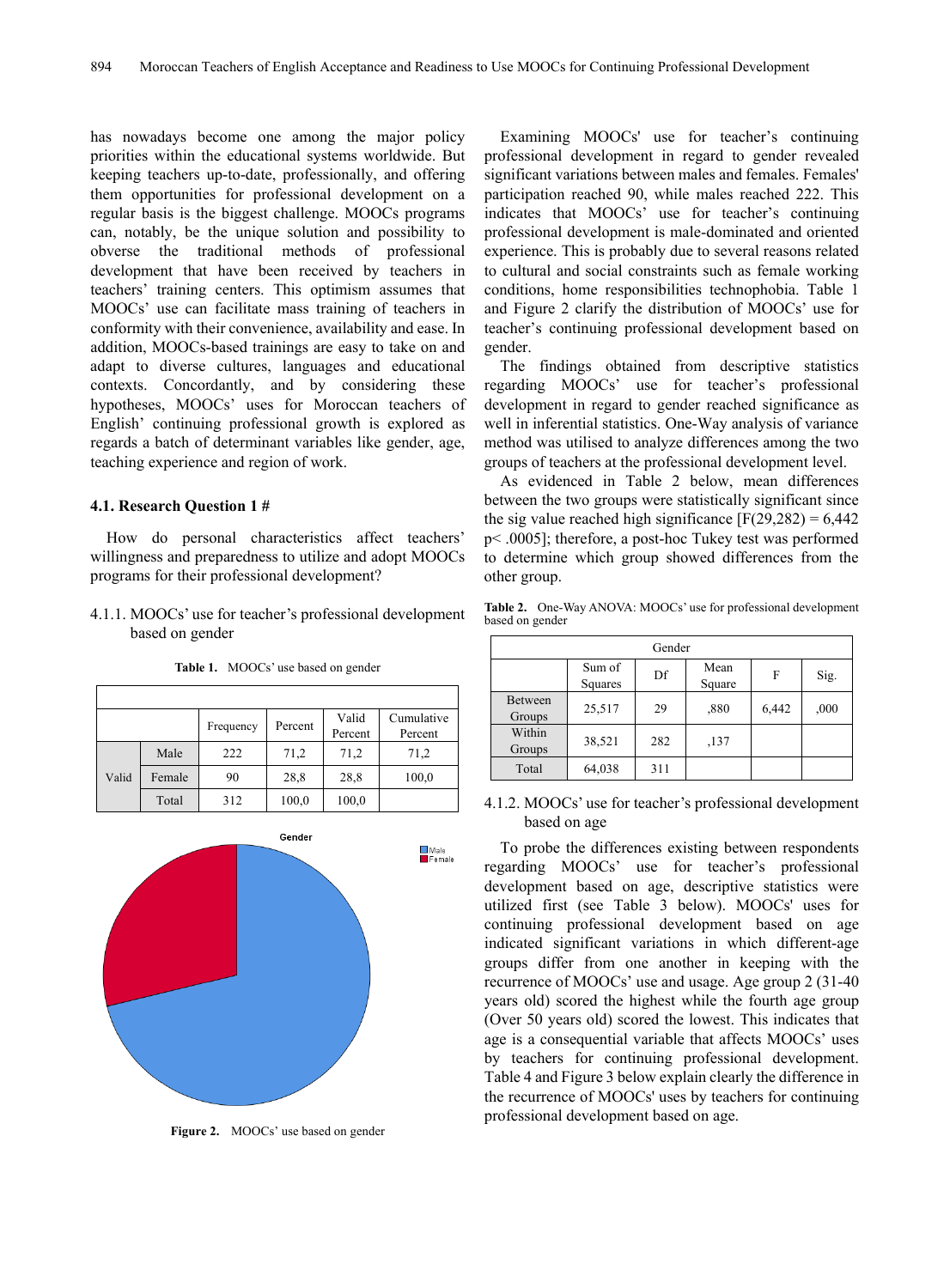|       |                    | Frequency | Percent | Valid Percent | <b>Cumulative Percent</b> |
|-------|--------------------|-----------|---------|---------------|---------------------------|
|       | $20-30-Y$ ears-Old | 90        | 28,8    | 28,8          | 28,8                      |
|       | $31-40$ -Years-Old | 123       | 39.4    | 39,4          | 68.3                      |
| Valid | 41-50-Years-Old    | 75        | 24,0    | 24,0          | 92,3                      |
|       | Over-50-Years-Old  | 24        | 7.7     | 7.7           | 100,0                     |
|       | Total              | 312       | 100,0   | 100,0         |                           |

**Table 3.** MOOCs' use based on age



**Figure 3.** MOOCs' use based on age

**Table 4.** One-Way ANOVA: MOOCs' use for professional development based on age

| Age               |                   |     |                |       |      |  |  |  |  |  |
|-------------------|-------------------|-----|----------------|-------|------|--|--|--|--|--|
|                   | Sum of<br>Squares | Df  | Mean<br>Square | F     | Sig. |  |  |  |  |  |
| Between<br>Groups | 51,342            | 29  | 1,770          | 2,422 | ,000 |  |  |  |  |  |
| Within<br>Groups  | 206,168           | 282 | ,731           |       |      |  |  |  |  |  |
| Total             | 257,510           | 311 |                |       |      |  |  |  |  |  |

To ascertain whether the existing differences between respondents' use of MOOCs for continuing professional development based on their age were statistically significant or not, One-Way analysis of variance (ANOVA) was used. Table 4 details the ANOVA analysis findings. These findings clearly explain the differences existing between respondents were statistically significant since the sig value was ( .000), *[F(29,282)= 2,422, p= .000].* Simply put, this indicates that young teachers tend to opt for

MOOCs programs for continuing professional development more than their older counterparts.

4.1.3. MOOCs' use for teacher's professional development based on teaching experience

MOOCs' use for professional growth or development was also examined based on teaching experience. The findings obtained from descriptive statistics showed that teaching experience as a dependent variable affected teachers' use of MOOCs programs for continuing professional development significantly. This obviously means that the more teachers grow in their teaching experience, the less they use MOOCs for professional development. Otherwise stated, the more teachers become seniors, the less they use technology. Table 5 and Figure 4 indicate that seniority affects teachers' uses of MOOCs programs for continuing professional development significantly.



**Figure 4.** MOOCs' use based on teaching experience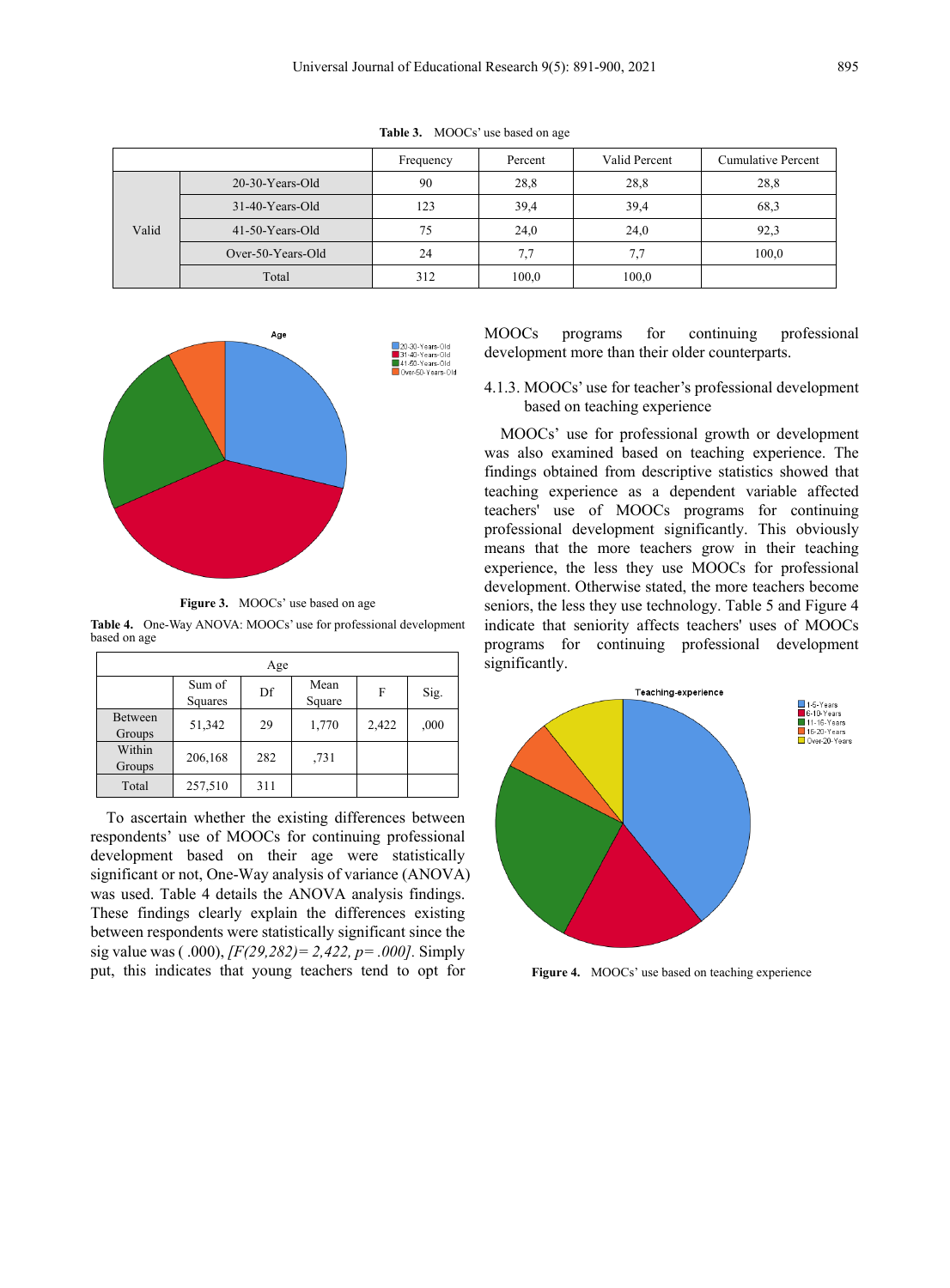|       |                | Frequency | Percent | Valid Percent | Cumulative Percent |
|-------|----------------|-----------|---------|---------------|--------------------|
|       | $1-5$ -Years   | 123       | 39,4    | 39,4          | 39,4               |
|       | $6-10$ -Years  | 57        | 18,3    | 18,3          | 57,7               |
|       | $11-16$ -Years | 78        | 25,0    | 25,0          | 82,7               |
| Valid | $16-20$ -Years | 21        | 6,7     | 6,7           | 89,4               |
|       | Over-20-Years  | 33        | 10,6    | 10,6          | 100,0              |
|       | Total          | 312       | 100,0   | 100,0         |                    |

**Table 5.** MOOCs' use based on teaching experience

The descriptive statistics significance reached inferential statistics as well. The One-Way ANOVA analysis indicated that seniority or long years spent in the profession affected teachers' use of MOOCs programs for continuing professional development (table 6) significantly. In congruence with the obtained findings from this analysis, the sig value was very significant since it was (,000) [F(29,  $282$ ) = 3.105, p = .000].

**Table 6.** One-Way ANOVA: MOOCs' use for professional development based on teaching experience

| <b>Teaching Experience</b> |                   |     |                |       |      |  |  |  |  |  |
|----------------------------|-------------------|-----|----------------|-------|------|--|--|--|--|--|
|                            | Sum of<br>Squares | Df  | Mean<br>Square | F     | Sig. |  |  |  |  |  |
| Between<br>Groups          | 133,709           | 29  | 4,611          | 3,105 | ,000 |  |  |  |  |  |
| Within<br>Groups           | 418,753           | 282 | 1,485          |       |      |  |  |  |  |  |
| Total                      | 552,462           | 311 |                |       |      |  |  |  |  |  |

4.1.4. MOOCs'Use for teacher's professional development based on region

MOOCs' use for professional growth teachers of English based on their region of work was also examined. The obtained results revealed significant findings in descriptives which table 7 and Figure 5 below show. The region of Béni-Ellal-Khnifra scored the highest if compared to other regions, especially the Oriental-Region which scored the lowest in this current study. This probably

means that teachers of English in this vast region (Béni-Mellal-Khnifra) are more interested in using these programs for their continuing professional development considering that the preponderance of this region is rural and the only appropriate moments for teachers so as to busy themselves is via joining online groups of practice through MOOCs and other social media websites or platforms.

**Table 7.** MOOCs' use for professional development based on region

|       | Region-where-you-work             |                  |       |                  |                       |  |  |  |  |
|-------|-----------------------------------|------------------|-------|------------------|-----------------------|--|--|--|--|
|       |                                   | FrequencyPercent |       | Valid<br>Percent | Cumulative<br>Percent |  |  |  |  |
|       | Tanger-Tétouan-Al-Hoceima         | 3                | 1,0   | 1,0              | 1,0                   |  |  |  |  |
|       | Oriental-region-<br>(Oujda-Angad) | 3                | 1,0   | 1,0              | 1,9                   |  |  |  |  |
|       | Fes-Meknes                        | 45               | 14,4  | 14,4             | 16,3                  |  |  |  |  |
|       | Rabat-Salé-Kenitra                | 9                | 2,9   | 2,9              | 19,2                  |  |  |  |  |
|       | Béni-Mellal-Khénifra              | 141              | 45,2  | 45,2             | 64,4                  |  |  |  |  |
| Valid | Casablanca-Settat                 | 6                | 1.9   | 1,9              | 66,3                  |  |  |  |  |
|       | Marrakech-Safi                    | 48               | 15,4  | 15,4             | 81,7                  |  |  |  |  |
|       | Drâa-Tafilalet                    | 30               | 9.6   | 9.6              | 91,3                  |  |  |  |  |
|       | Souss-Massa                       | 18               | 5,8   | 5,8              | 97,1                  |  |  |  |  |
|       | Laâyoune-Sakia-El-Hamra           | 9                | 2,9   | 2,9              | 100,0                 |  |  |  |  |
|       | Total                             | 312              | 100,0 | 100,0            |                       |  |  |  |  |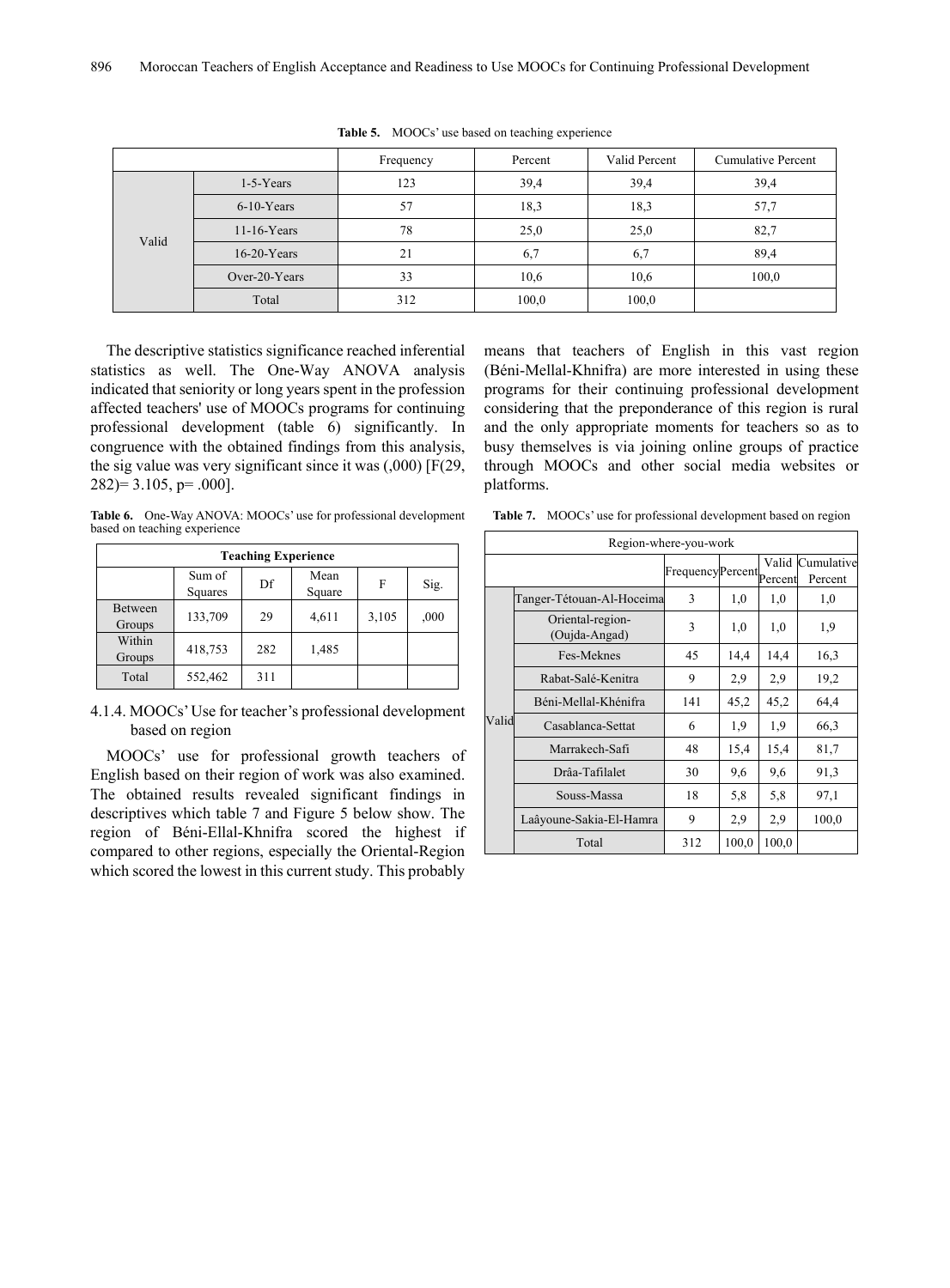

**Figure 5.** MOOCs' use for professional development based on region

The descriptive analysis yielded significant results (Table 7). This is clearly shown in table 8 of the One-Way ANOVA test, which results in  $(.000)$  [F(29, 282)= 6.042, p= .000], a sign that indicates that teachers in countryside areas are more active, dynamic and eager to learn if compared to their counterparts in big cities where teachers are busy and cannot find time for personal professional development.

**Table 8.** One-Way ANOVA: MOOCs' use for professional development based on region

| Region-where-you-work |                   |     |                |       |      |  |  |  |  |  |
|-----------------------|-------------------|-----|----------------|-------|------|--|--|--|--|--|
|                       | Sum of<br>Squares | Df  | Mean<br>Square | F     | Sig. |  |  |  |  |  |
| Between<br>Groups     | 466,901           | 29  | 16,100         | 6,042 | ,000 |  |  |  |  |  |
| Within<br>Groups      | 751,445           | 282 | 2,665          |       |      |  |  |  |  |  |
| Total                 | 1218,346          | 311 |                |       |      |  |  |  |  |  |

#### **4.2. Research Question 2 #**

How can Technology Acceptance Model (TAM) be utilised to explain teachers' acceptance of MOOCs for their continuing professional development?

As a consequence of the literature review discussed earlier and in consonance with the results obtained in response to the research questions, there are several factors, which have been recognised as influencing elements when talking about MOOCs' use for continuing professional development. With an objective to investigate these factors deeply regarding teachers of English use of MOOCs programs for continuing professional development, we

have employed TAM framework, which has been largely utilised in technology adoption studies to know teachers' attitudes towards MOOCs and why some use or don't use them for continuing professional development. This framework that is adopted in this present paper connects the perceived usefulness and ease of use to the attitude towards MOOCs' use for professional development. In other words, among the many variables that may influence system use, previous research suggests two determinants that are especially important, perceive ease of use and usefulness. According to [7], perceived usefulness is a primary determinant, and perceived ease of use is a secondary determinant of willingness to use technology. The obtained results vis  $-$  a- vis these two determinants are provided in table 9.

#### 4.2.1. Perceived usefulness (PU)

PU (Perceived usefulness) is defined here as the degree to which teachers believe that using MOOCs for professional development would enhance their job performance as teachers of English. Usefulness means the advantageous role MOOCs can play in teacher's professional development. According to TAM framework a tool that is perceived as useful is generally one for which a user believes in the existence of a positive use-performance relationship. Table 10 illuminates these determinants and the obtained findings in descriptive statistics.

#### 4.2.2. Perceived ease of use

Perceived ease of use (PEU), in contrast, refers to the degree to which teachers believe that using MOOCs for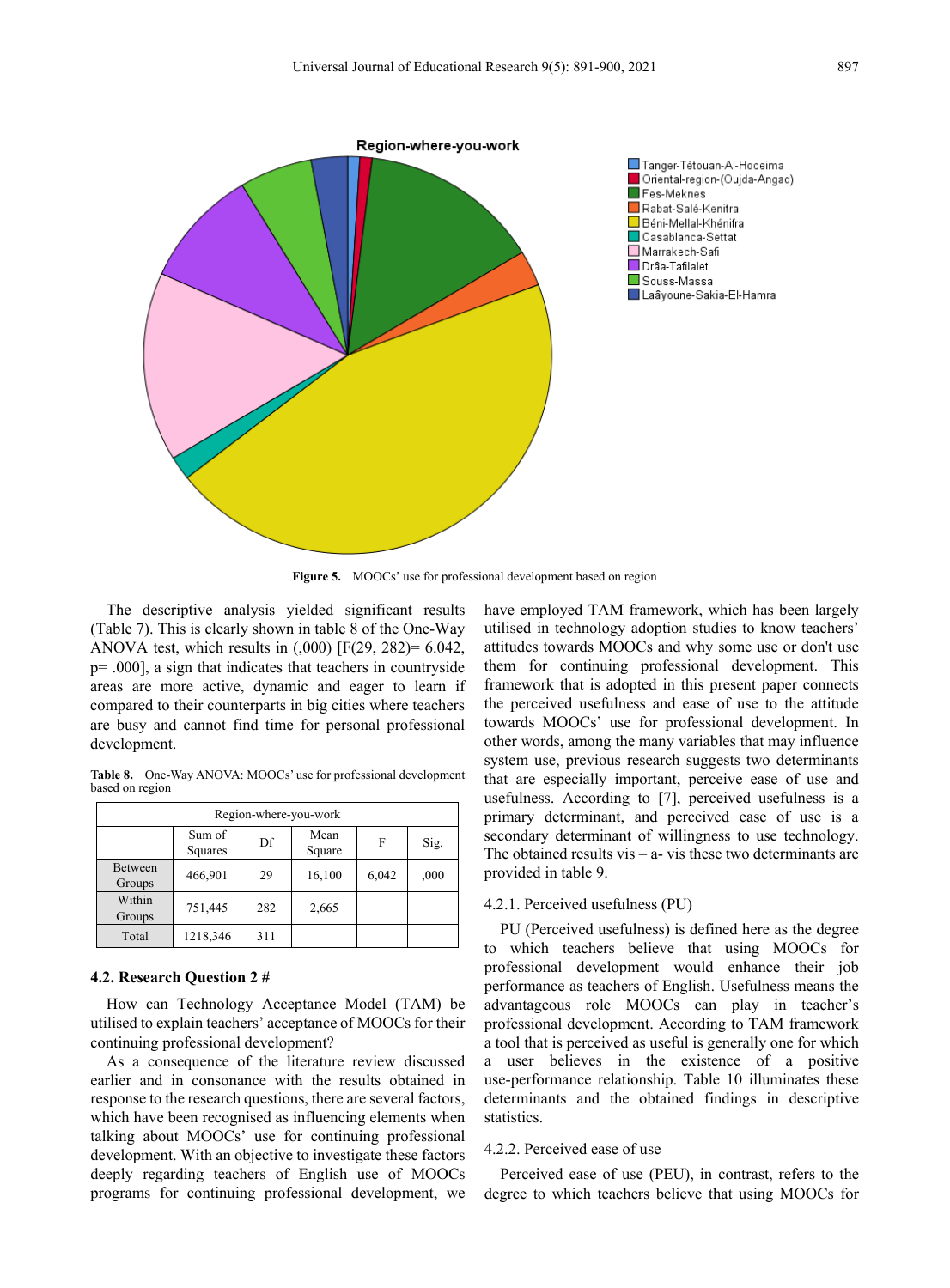professional development would be free of efforts. Ease of use designates, in this study, freedom from difficulty or great effort to understand or use MOOCs. The results obtained from descriptive statistics (See table 10 below) support the last-mentioned argument and shows that Moroccan teachers use MOOCs because they see in them numerous values (usefulness) and easiness to use (ease of use).

#### 4.2.3. Attitudes and general beliefs regarding the process of learning in MOOCs

Among the major interesting questions about MOOCs is the question of teachers' general beliefs, attitudes, motivations, intentions and personal goals to learn for their own continuing professional growth in this unique and

distinguished way. It is clear that different learners have different beliefs, attitudes, motivations, intentions, and personal goals that impact their learning through MOOCs' use for continuing professional development. Understanding Moroccan teachers' uniqueness in MOOCs' use for their continuing professional development would enable us with considerable scale information on the personalization of Moroccan teachers' use of MOOCs for continuing professional development, especially if we take into consideration that MOOC's classrooms are not replications of traditional classrooms in terms of mode of use, interaction, access to resources and others. According to the results obtained which are shown clearly in Table 11, the responders had a high commitment to MOOCs' use for continuing professional development.

|                                                                             | Ν   | Minimum | Maximum | Mean | Std. Deviation |
|-----------------------------------------------------------------------------|-----|---------|---------|------|----------------|
| 1.MOOCs'use-will-help-me-in-the-long run-of-my-career                       | 312 |         |         | 4,18 | .865           |
| 2.MOOCs'use-will-boost-the-<br>teaching-and-learning-process                | 312 |         |         | 4,20 | ,802           |
| 3.MOOCs'use-will-surely-contribute-to-my-<br>personal-success-in-the-future | 312 |         |         | 4.00 | .856           |
| Valid N (listwise)                                                          | 312 |         |         |      |                |

**Table 9.** Descriptive statistics with regard to perceived usefulness

|                                                                           |     | Minimum | Maximum | Mean | Std. Deviation |
|---------------------------------------------------------------------------|-----|---------|---------|------|----------------|
| 1.It-would-be-easy-for-me-to-become-s<br>killful-at-the-programs-of-MOOCs | 312 |         |         | 3,70 | .866           |
| 2.I-believe-that-using-MOOCs-is-very-s<br>imple                           | 312 |         |         | 3,38 | .882           |
| 3.I-believe-that-generally-using-MOOC<br>s -is-simple                     | 312 |         |         | 3.42 | .841           |
| Valid N (listwise)                                                        | 312 |         |         |      |                |

**Table 10.** Descriptive statistics related to perceived ease of use

**Table 11.** Attitudes and general beliefs regarding the process of learning in MOOCs

| <b>Descriptive Statistics</b>                                                                                                                                      |     |                |                          |      |                   |  |
|--------------------------------------------------------------------------------------------------------------------------------------------------------------------|-----|----------------|--------------------------|------|-------------------|--|
|                                                                                                                                                                    | N   | Minimum        | Maximum                  | Mean | Std.<br>Deviation |  |
| 1.I-find-that-MOOCs-programs-cause-me-a-great-satisfaction                                                                                                         | 312 | $\overline{c}$ | $\overline{\mathcal{L}}$ | 3,73 | .738              |  |
| 2.I-would-like-to-learn-a-lot-from-MOOCs-but-with-minimal-learning-<br><b>Efforts</b>                                                                              | 312 |                | 5                        | 3,52 | ,992              |  |
| 3.I-find-that-most-of-the-MOOCs-programs-for-teachers-professional-<br>development-are-appealing-and-I-am-prepared-to-allot-enough-time-to<br>-enrich-my-knowledge | 312 |                | 5                        | 4,00 | ,810              |  |
| 4.I-dont-find-any-course-in-MOOCs-programs-appealing-therefore-I-d<br>o-the-minimum-I-can                                                                          | 312 |                | 5                        | 2,49 | ,972              |  |
| 5.I-compare-the-learning-process-in-MOOCs-to-a-real-classroom-cont<br>ext                                                                                          | 312 |                | 5                        | 3,38 | ,860              |  |
| 6.I-allot-enough-time-to-learning-from-MOOCs-programs-because-I-fi<br>nd-them-very-appealing                                                                       | 312 |                | 5                        | 3.49 | ,810              |  |
| 7.I-look-for-professional-development-opportunities-in-MOOCs-progr<br>ams                                                                                          | 312 |                | 5                        | 3,98 | ,785              |  |
| 8.I-believe-it-is-sufficient-to-have-minimal-basic-understandings-in-usi<br>ng-MOOCs-platforms                                                                     | 312 |                | 5                        | 3,35 | ,919              |  |
| 9.I-believe-lecturers-should-understand-that-teachers-are-not-going-to-l<br>earn-things-which-they-will-not-use-in-their-<br>classrooms                            | 312 |                | 5                        | 3,54 | ,910              |  |
| 10.I-usually-attend-MOOCs-with-several-questions-in-mind-and-I-am-<br>sure-they-will-be-answered-by-the-end-of-MOOCs-programs                                      | 312 |                | 5                        | 3,63 | ,846              |  |
| 11.I-turn-over-all-the-additional-reading-materials-recommended-by-M<br>OOCs-Facilitators                                                                          | 312 |                | 5                        | 3,19 | ,879              |  |
| 12.I-think-exams-in-MOOCs-evaluate-teachers-achievements-effective<br><sub>1</sub>                                                                                 | 312 |                | 5                        | 3,32 | .836              |  |
| Valid N (listwise)                                                                                                                                                 | 312 |                |                          |      |                   |  |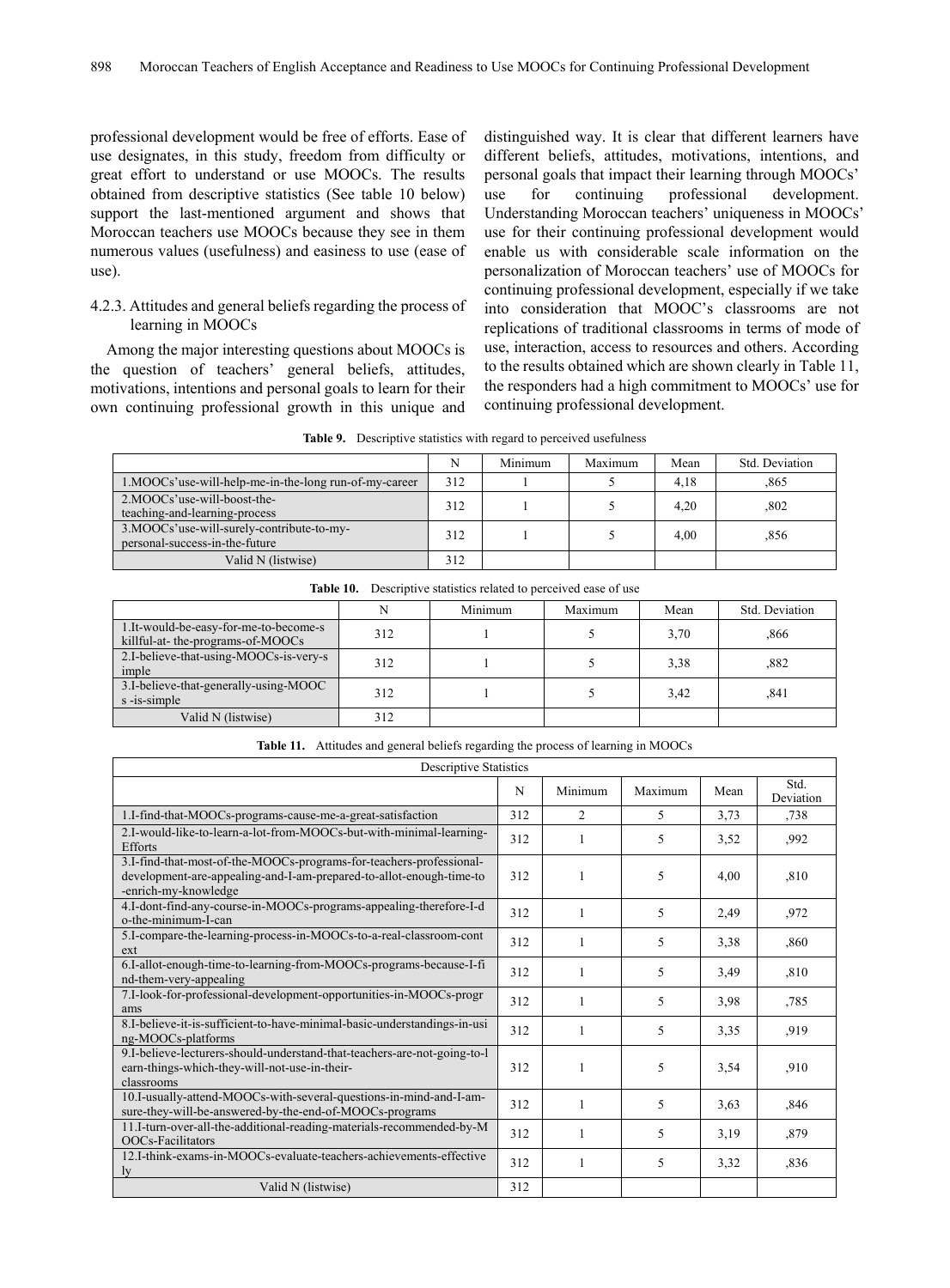**Table 12.** Threats and challenges towards using MOOCs

| <b>Descriptive Statistics</b>                               |     |         |         |      |                |  |  |  |  |
|-------------------------------------------------------------|-----|---------|---------|------|----------------|--|--|--|--|
|                                                             | N   | Minimum | Maximum | Mean | Std. Deviation |  |  |  |  |
| 1.Stressed                                                  | 312 |         | 5       | 2,53 | .982           |  |  |  |  |
| 2. Challenged-by-the-difficulty-of-the-<br><b>Situation</b> | 312 |         | 5       | 3,02 | 1,001          |  |  |  |  |
| 3. Threatened                                               | 312 |         | 5       | 2,18 | ,898           |  |  |  |  |
| 4.Confused                                                  | 312 |         | 5       | 2,62 | 1,014          |  |  |  |  |
| 5. Satisfied-to-benefit-from-the-situation                  | 312 | 2       | 5       | 3,92 | ,676           |  |  |  |  |
| 6.Angry                                                     | 312 |         | 5       | 1,99 | ,767           |  |  |  |  |
| 7. Anxious                                                  | 312 |         | 5       | 2,45 | .981           |  |  |  |  |
| 8.Assured                                                   | 312 |         | 5       | 3,50 | ,708           |  |  |  |  |
| 9.Self-empowered                                            | 312 | 2       | 5       | 3,88 | ,699           |  |  |  |  |
| Valid N (listwise)                                          | 312 |         |         |      |                |  |  |  |  |

#### 4.2.4. Threats and challenges towards MOOCs

There are various opportunities that technology provides for teacher's professional development. Teachers can easily, through MOOCs programs, have access to a massive range of courses with reference to the subject that meets their interests regardless of the place they are in. However, these advantages are not free from some challenges and threats regarding MOOCs' use for continuing professional development. Descriptive statistical results indicated that there is a multiplicity of threats and challenges that hinder English teachers from MOOCs' use for their continuing professional development, namely stress, technophobia, and anxiety. These factors scored the highest, as evinced in Table 12 below. Moreover, the comparison of means and variance indicates that the predictors explained earlier, such as age, teaching experience and others, have a remarkable impact on teachers ' use of MOOCs programs for their professional development.

## **5. Conclusions and Recommendations for Practice**

MOOCs programs are helpful and useful resources for teacher's professional growth, at least from Moroccan teachers of English standpoint, especially if we take consideration into the challenge faced within educational systems associated with providing capacity and skills development to teachers regularly. However, not all teachers have similar challenges nor have they the same level of preparedness to adopt technology for continuing professional development. The findings obtained in the current paper show that there are many factors that affect teachers' acceptance and readiness regarding MOOCs' use for professional development. First, a considerable number of Moroccan teachers appear to have a positive attitude and more in-depth knowledge towards MOOCs for continuing

professional development. They consider MOOCs a reliable tool to complete, reinforce and bring up-to-date to their teaching skills and knowledge for free and under an ubiquitous way that makes it effortless to study for those who do not have enough time or for those who cannot afford it to travel to places where such face-to-face training opportunities take place. Generally, in-person trainings for teachers of English take place in big cities such as Rabat, Casablanca and Marrakech. In the present paper, MOOCs proved to be efficient tools for teachers living and working in remote areas. For example, teachers belonging to the region of Khenifra-Beni-Mellal scored the highest in respect of MOOCs' use for teacher's professional development based on region. Hence, three major elements are worth mentioning since they support this current study: First, there are noticeable deficiencies in teachers' training. Second, MOOCs can be utilised as a substitute to traditional training or a complement to teachers' training. Third, the gap exists between onsite teachers' training and continuing professional development. Accordingly, a MOOC program about Sciences Education could play a vital role in ameliorating initial and continuous teacher training, both onsite and open universities.

Furthermore, education decision-makers could include more teachers' training opportunities to experiment the felicities of this sort of professional development that takes place in teachers' training centers. It would be of great benefit to incorporate modules (subjects) that are taught in blended learning form while English teachers are in the pre-service training. Finally, MOOCs could be also used to encourage collaboration between schools and their surrounding environment. It can turn into a meeting environment where the exchange of opinions, experiences, methodologies might occur, and teachers receive training from other teachers in some curricular facets which may be handy and innovatory.